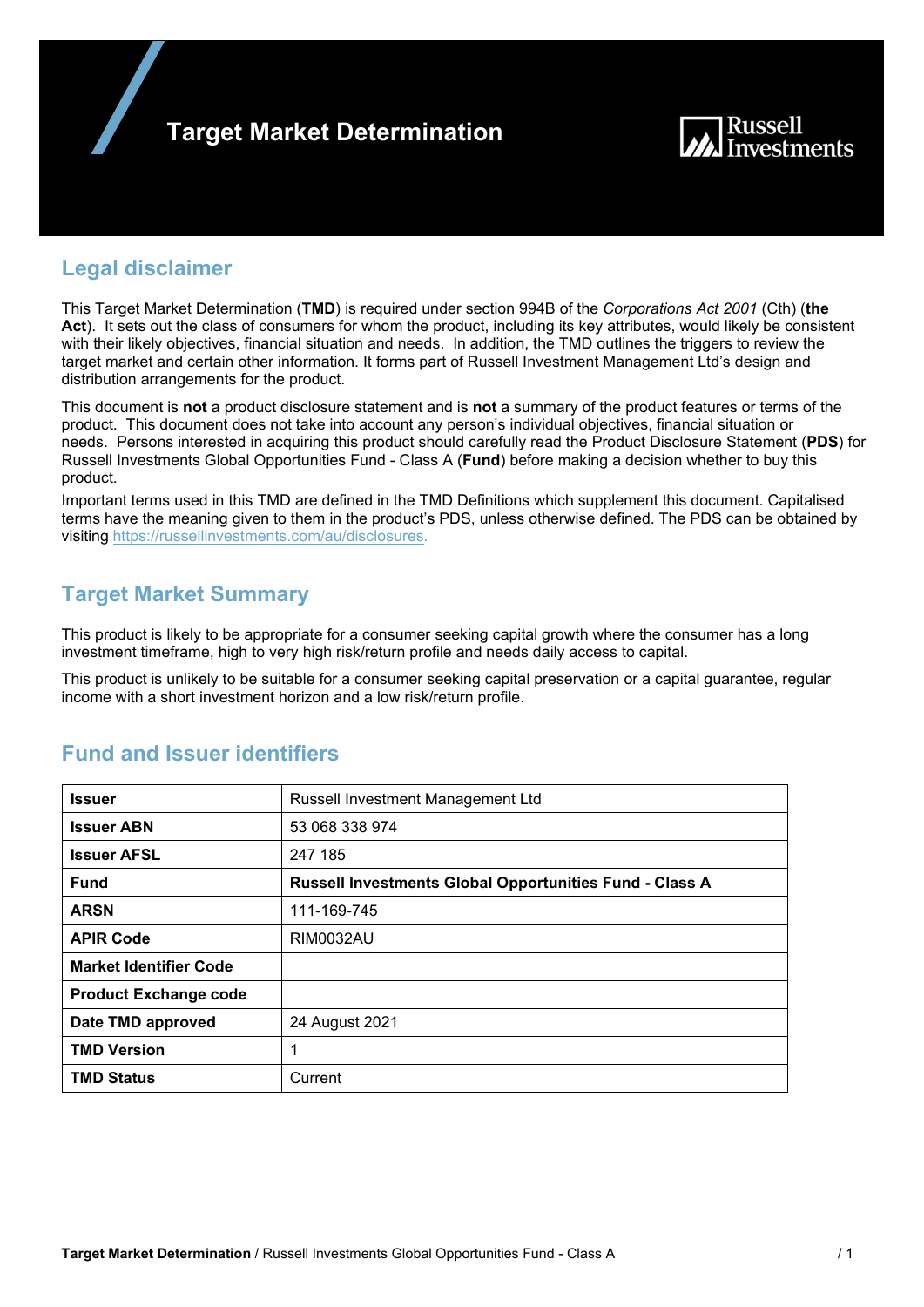# **Description of Target Market**

This part is required under section 994B(5)(b) of the Act.

### **TMD indicator key**

The Consumer Attributes for which the product is likely to be appropriate have been assessed using a red/amber/green rating methodology with appropriate colour coding:

| Potentially in target market<br>Not considered in target market<br>In target market |  |
|-------------------------------------------------------------------------------------|--|
|-------------------------------------------------------------------------------------|--|

### **Instructions**

In the tables below, Column 1, Consumer Attributes, indicates a description of the likely objectives, financial situation and needs of the class of consumers that are considering this product. Column 2, TMD indicator, indicates whether a consumer meeting the attribute in column 1 is likely to be in the target market for this product.

Generally, a consumer is unlikely to be in the target market for the product if:

- **one or more** of their Consumer Attributes correspond to a **red** rating, or
- **three or more** of their Consumer Attributes correspond to an **amber** rating.

Definitions of terms are in the attachment or otherwise in the PDS.

### **Investment products and diversification**

A consumer (or class of consumer) may intend to hold a product as part of a diversified portfolio (typically with an intended product use of satellite/small allocation or core component). In such circumstances, the product should be assessed against the consumer's attributes for the relevant portion of the portfolio, rather than the consumer's portfolio as a whole. For example, a consumer may seek to construct a conservative portfolio with a satellite/small allocation to growth assets. In this case, it may be likely that a product with a High or Very High risk/return profile is consistent with the consumer's objectives for that allocation notwithstanding that the risk/return profile of the consumer as a whole is Low or Medium. In making this assessment, distributors should consider all features of a product (including its key attributes).

| <b>CONSUMER ATTRIBUTES</b>                                         | <b>TMD INDICATOR</b> | <b>PRODUCT DESCRIPTION INCUDING KEY</b><br><b>ATTRIBUTES</b>                                                                                                                                |  |
|--------------------------------------------------------------------|----------------------|---------------------------------------------------------------------------------------------------------------------------------------------------------------------------------------------|--|
| <b>Consumer's investment</b><br>objective                          | <b>TMD Indicator</b> | <b>Product description including key attributes</b>                                                                                                                                         |  |
| Capital Growth                                                     |                      | To significantly outperform the Fund's<br>benchmark, before costs and tax, over the long<br>term by providing exposure to a diversified<br>portfolio of predominantly international shares. |  |
| <b>Capital Preservation</b>                                        |                      |                                                                                                                                                                                             |  |
| <b>Capital Guaranteed</b>                                          |                      |                                                                                                                                                                                             |  |
| Income Distribution                                                |                      |                                                                                                                                                                                             |  |
| <b>Consumer's intended product</b><br>use (% of Investable Assets) | <b>TMD Indicator</b> | <b>Product description including key attributes</b>                                                                                                                                         |  |
| Solution/Standalone (75-100%)                                      |                      | The Fund invests predominantly in a broad                                                                                                                                                   |  |
| Core Component (25-75%)                                            |                      | range of international shares listed on stock<br>exchanges in developed and emerging                                                                                                        |  |
| Satellite/small allocation (<25%)                                  |                      | international markets. Derivatives may be used<br>to obtain or reduce exposure to securities and<br>markets, to implement investment strategies<br>and to manage risk.                      |  |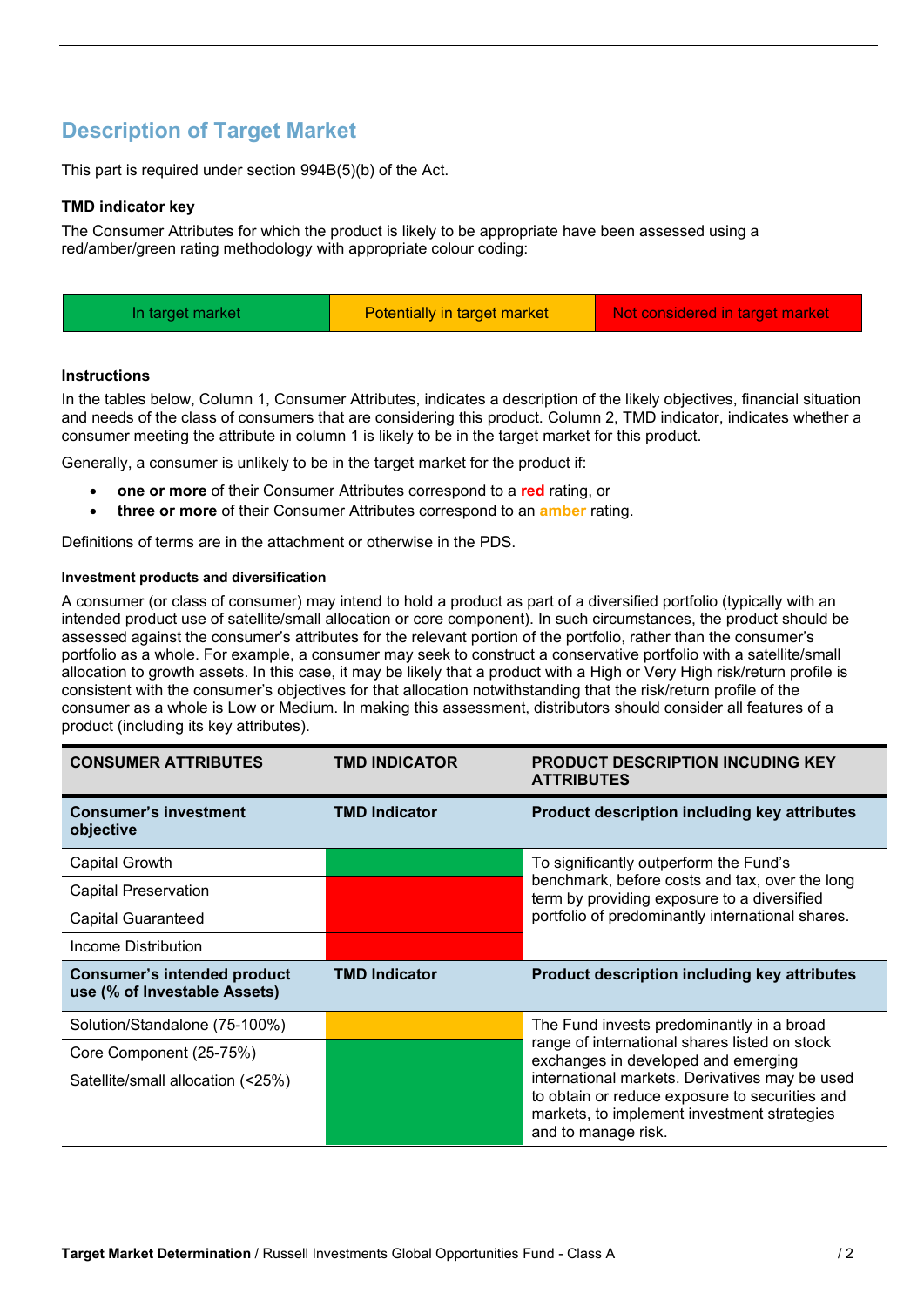| <b>Consumer's investment</b><br>timeframe                           | <b>TMD Indicator</b> | Product description including key attributes                                     |  |
|---------------------------------------------------------------------|----------------------|----------------------------------------------------------------------------------|--|
| Short ( $\leq$ 2 years)                                             |                      | The minimum suggested timeframe for holding                                      |  |
| Medium (> 2 years)                                                  |                      | investments in the Fund is 7 years.                                              |  |
| Long $(> 8$ years)                                                  |                      |                                                                                  |  |
| <b>Consumer's Risk (ability to</b><br>bear loss) and Return profile | <b>TMD Indicator</b> | Product description including key attributes                                     |  |
| Low                                                                 |                      | The Fund is higher risk in nature and has a high                                 |  |
| Medium                                                              |                      | SRM (SRM 6) and represents a higher target<br>return profile.                    |  |
| High                                                                |                      |                                                                                  |  |
| Very high                                                           |                      |                                                                                  |  |
| Consumer's need to withdraw<br>money                                | <b>TMD Indicator</b> | <b>Product description including key attributes</b>                              |  |
| Daily                                                               |                      | Under normal circumstances, redemption                                           |  |
| Weekly                                                              |                      | requests may be made on any Business Day<br>and requests received by 12pm on any |  |
| Monthly                                                             |                      | Business Day will generally be processed on                                      |  |
| Quarterly                                                           |                      | that Business Day.                                                               |  |
| Annually or longer                                                  |                      |                                                                                  |  |

# **Appropriateness**

Note: This section is required under RG 274.64–66

The Issuer has assessed the product and formed the view that the product, including its key attributes, is likely to be consistent with the likely objectives, financial situation and needs of consumers in the target market as described above, as the features of this product in Column 3 of the table above are likely to be suitable for consumers with the attributes identified with a green TMD Indicator in Column 2.

# **Distribution conditions/restrictions**

This part is required under section 994B(5)(c) of the Act.

| <b>DISTRIBUTION CONDITIONS</b>                                                                 | <b>DISTRIBUTION CONDITIONS RATIONALE</b> |  |
|------------------------------------------------------------------------------------------------|------------------------------------------|--|
| There are no distribution conditions                                                           | Not applicable                           |  |
|                                                                                                |                                          |  |
| <b>REVIEW TRIGGERS</b>                                                                         |                                          |  |
| This part is required under section 994B(5)(d) of the Act.                                     |                                          |  |
| Material change to key attributes, fund investment objective and/or fees.                      |                                          |  |
| Material deviation from benchmark / objective over sustained period.                           |                                          |  |
| Key attributes have not performed as disclosed by a material degree and for a material period. |                                          |  |
| Determination by the issuer of an ASIC reportable Significant Dealing.                         |                                          |  |
|                                                                                                |                                          |  |
|                                                                                                |                                          |  |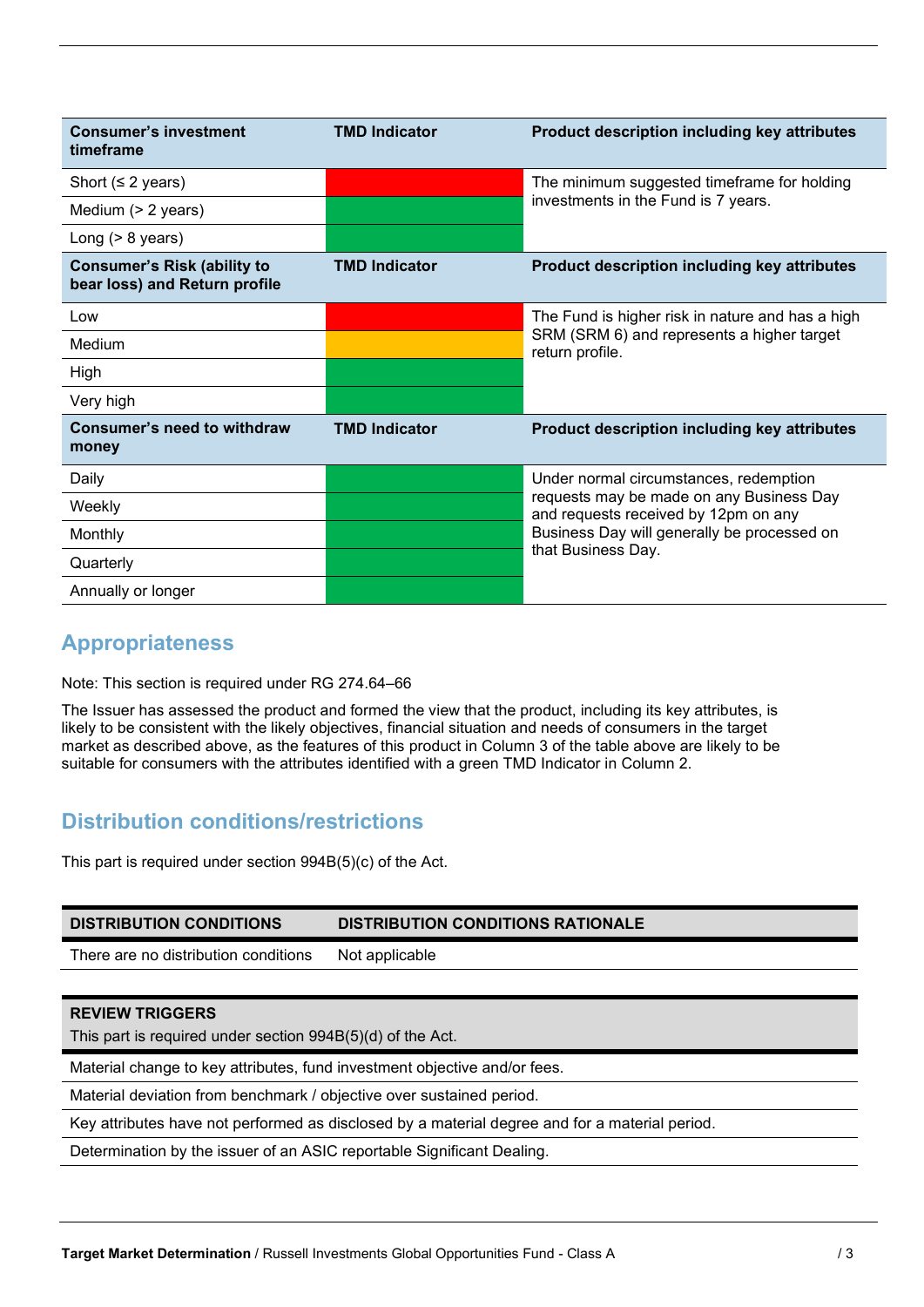Material or unexpectedly high number of complaints (as defined in section 994A(1) of the Act) about the product or distribution of the product.

The use of Product Intervention Powers, regulator orders or directions that affects the product.

#### **MANDATORY REVIEW PERIODS**

This part is required under section 994B(5)(e) and (f) of the Act.

| <b>Review period</b> | <b>Maximum period for review</b> |
|----------------------|----------------------------------|
| Initial review       | 1 year and 3 months              |
| Subsequent review    | 3 years and 3 months             |

### **DISTRIBUTOR REPORTING REQUIREMENTS**

This part is required under section 994B(5)(g) and (h) of the Act.

| <b>Reporting requirement</b>                                                                                                                                                                                | <b>Reporting period</b>                                                                                                           | Which distributors this<br>requirement applies to |
|-------------------------------------------------------------------------------------------------------------------------------------------------------------------------------------------------------------|-----------------------------------------------------------------------------------------------------------------------------------|---------------------------------------------------|
| Complaints (as defined in section 994A(1) of<br>the Act) relating to the product. The<br>distributor should provide all the content of<br>the complaint, having regard to privacy.                          | Within 10 business days<br>following end of calendar<br>quarter.                                                                  | All distributors                                  |
| Significant dealing outside of target market,<br>under s994F(6) of the Act.<br>See Definitions for further detail.                                                                                          | As soon as practicable but no<br>later than 10 business days<br>after distributor becomes<br>aware of the significant<br>dealing. | All distributors                                  |
| To the extent a distributor is aware, dealings<br>outside the target market, including reason<br>why acquisition is outside of target market,<br>and whether acquisition occurred under<br>personal advice. | Within 10 business days<br>following end of calendar<br>quarter.                                                                  | All distributors                                  |

If practicable, distributors should adopt the FSC data standards for reports to the issuer. Distributors must report to Russell Investment Management Ltd using the method specified at https://russellinvestments.com/au/ddoreporting/. This link also provides contact details relating to this TMD for Russell Investment Management Ltd.

### **Important Information**

This Target Market Determination (**TMD**) is made by Russell Investment Management Ltd ABN 53 068 338 974, AFS Licence 247185 (**RIM**). RIM is the responsible entity and issuer of units in the Fund.

The material provided here is for general information only and does not take account of any investor's personal financial situation or needs. The information in this material is thus not a recommendation, offer or solicitation to buy or sell any securities or to adopt any investment strategy. The opinions expressed may change as subsequent conditions vary. To the extent permitted by law, neither of RIM nor any of its respective related bodies corporate, associates, and employees, shall have any liability whatsoever (in negligence or otherwise) for any loss however arising from any use of the material or otherwise in connection with this TMD.

Any views expressed are the views of RIM and do not constitute investment advice. To the extent this material constitutes general financial product advice, investors should, before acting on the advice, consider the appropriateness of the advice, having regard to the investor's objectives, financial situation and needs. Before making any investment decision, an investor should obtain financial advice that takes into consideration their personal circumstances.

RIM, its officers, employees and agents are of the view that the information in this material and the sources being relied on (which may include third party sources) are correct (as at the date of publication). While care has been taken in preparing this material,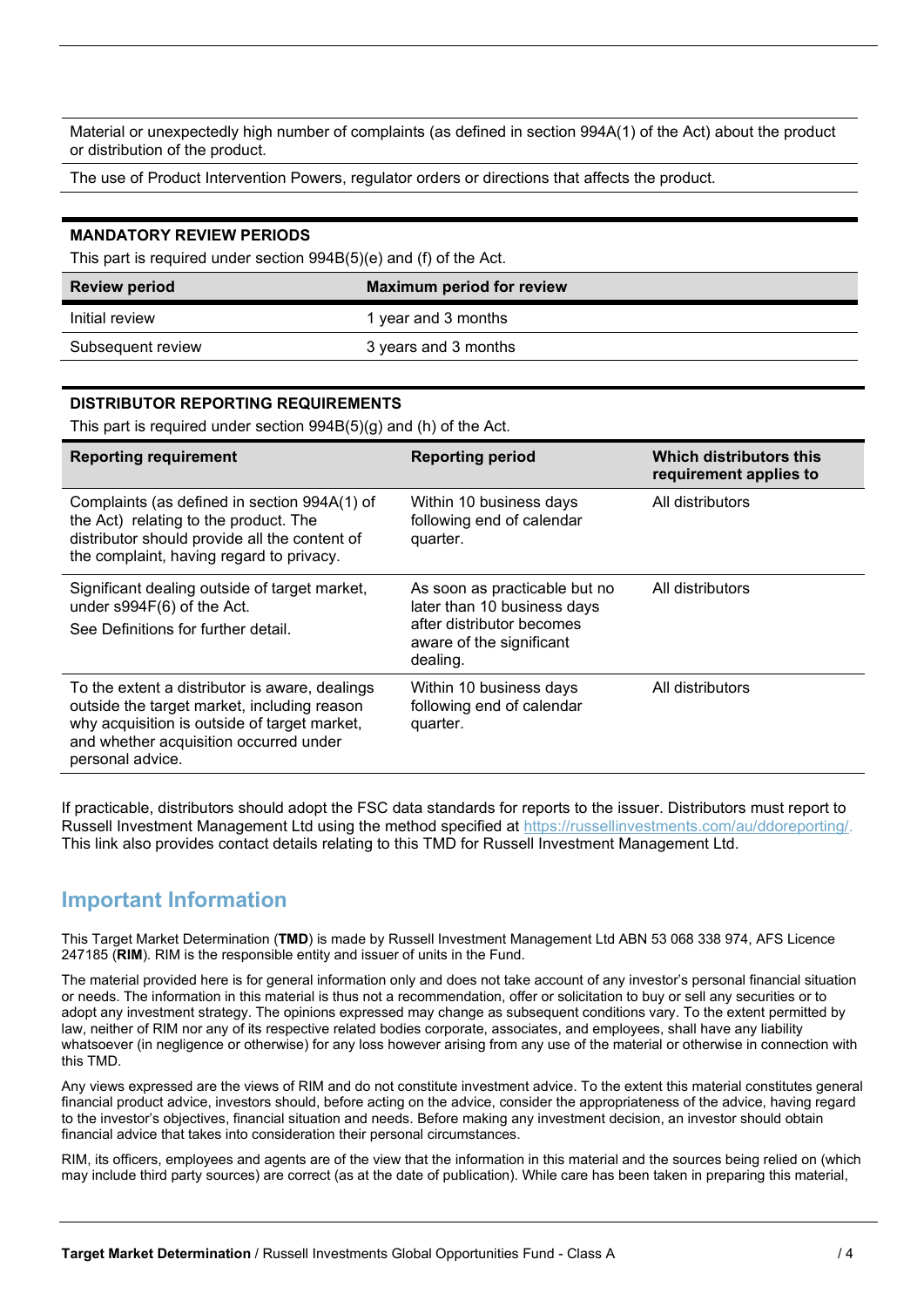no warranty of accuracy or reliability is given and no responsibility for the information is accepted by RIM. To the extent permitted by law, no liability is accepted for any loss or damage as a result of reliance on this information.

Neither RIM nor any of its related bodies corporate guarantee the performance of the Fund, any particular rate of return or return of capital. An investment in the Fund is not a deposit with, nor another liability of RIM nor any of its related bodies corporate, associates or employees. An investment in the Fund is subject to investment risks, including possible delays in repayment and loss of income and capital invested. Past performance is not a reliable indicator of future performance. Fluctuations in currency may affect the value of investments.

This material is not to be distributed or used by a person or entity in any jurisdiction or country where distribution or use would be contrary to local law or regulation.

This work is copyright 2021. Apart from any use permitted under the Copyright Act 1968, no part may be reproduced by any process, nor may any other exclusive right be exercised, without the permission of RIM.

# **Definitions**

| <b>TERM</b>                            | <b>DEFINITION</b>                                                                                                                                                                                                                                                                                                                              |  |
|----------------------------------------|------------------------------------------------------------------------------------------------------------------------------------------------------------------------------------------------------------------------------------------------------------------------------------------------------------------------------------------------|--|
| <b>Consumer's investment objective</b> |                                                                                                                                                                                                                                                                                                                                                |  |
| <b>Capital Growth</b>                  | The consumer seeks to invest in a product designed to generate capital return.<br>The consumer prefers exposure to growth assets (such as shares or property)<br>or otherwise seeks an investment return above the current inflation rate.                                                                                                     |  |
| <b>Capital Preservation</b>            | The consumer seeks to invest in a product to reduce volatility and minimise<br>loss in a market down-turn. The consumer prefers exposure to defensive<br>assets (such as cash or fixed income securities) that are generally lower in risk<br>and less volatile than growth investments.                                                       |  |
| <b>Capital Guaranteed</b>              | The consumer seeks a guarantee or protection against capital loss whilst still<br>seeking the potential for capital growth (typically gained through a derivative<br>arrangement). The consumer would likely understand the complexities,<br>conditions and risks that are associated with such products.                                      |  |
| <b>Income Distribution</b>             | The consumer seeks to invest in a product designed to generate regular<br>and/or tax-effective income. The consumer prefers exposure to income-<br>generating assets (typically, high dividend-yielding equities, fixed income<br>securities and money market instruments).                                                                    |  |
| <b>Consumer's intended product use</b> |                                                                                                                                                                                                                                                                                                                                                |  |
| Solution/Standalone<br>$(75-100%)$     | The consumer intends to hold the investment as either a part or the majority<br>(up to 100%) of their total investable assets (see definition below). The<br>consumer typically prefers exposure to a product with at least High portfolio<br>diversification (see definitions below).                                                         |  |
| Core Component<br>$(25-75%)$           | The consumer intends to hold the investment as a major component, up to<br>75%, of their total investable assets (see definition below). The consumer<br>typically prefers exposure to a product with at least Medium portfolio<br>diversification (see definitions below).                                                                    |  |
| Satellite (<25%)                       | The consumer intends to hold the investment as a smaller part of their total<br>portfolio, as an indication it would be suitable for up to 25% of the total<br>investable assets (see definition below). The consumer is likely to be<br>comfortable with exposure to a product with Low portfolio diversification (see<br>definitions below). |  |
| <b>Investable Assets</b>               | Those assets that the investor has available for investment, excluding the<br>residential home.                                                                                                                                                                                                                                                |  |
| use)                                   | Portfolio diversification (for completing the key product attribute section of consumer's intended product                                                                                                                                                                                                                                     |  |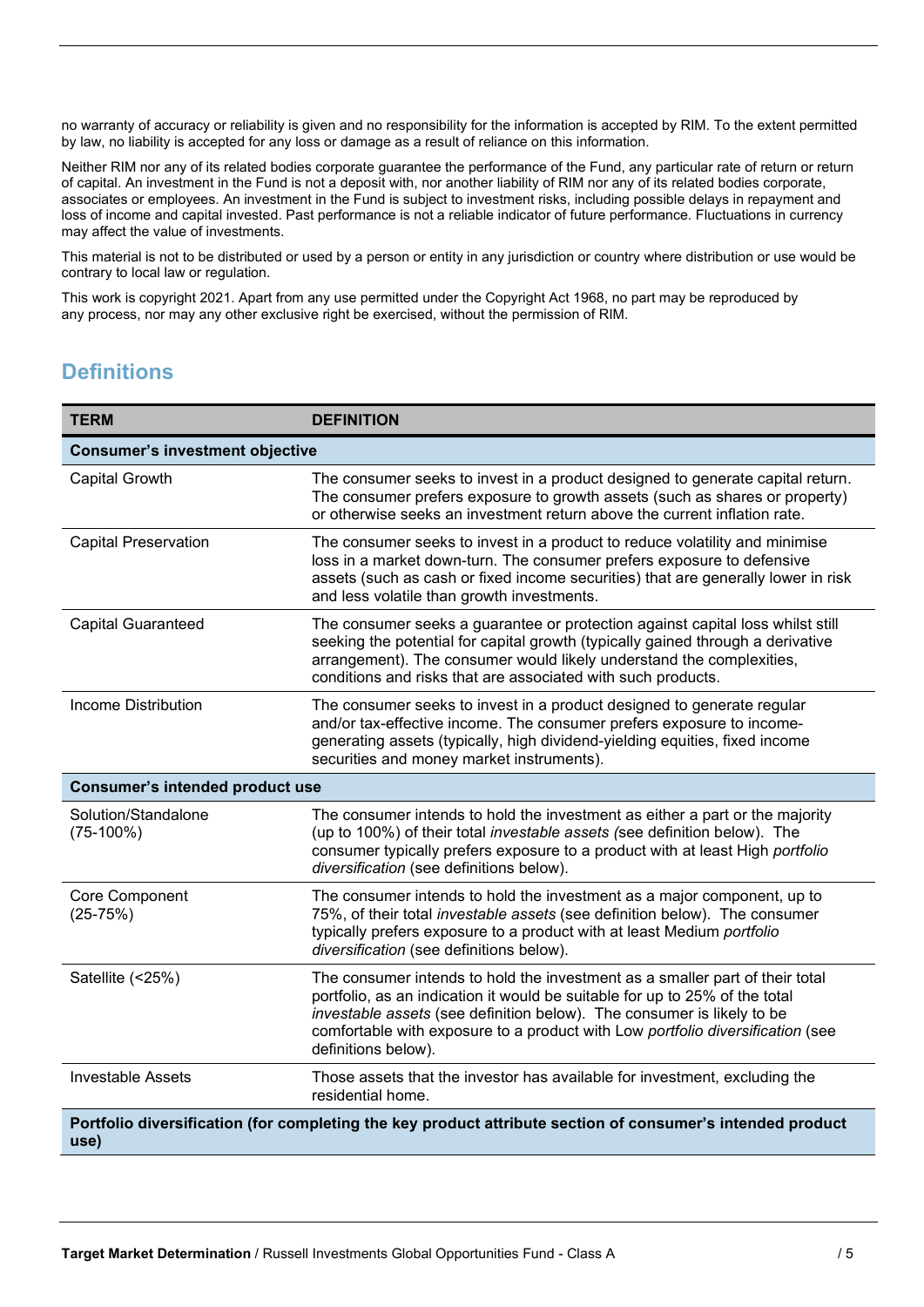| Low                                             | Single asset class, single country, low or moderate holdings of securities - e.g.<br>high conviction Aussie Equities.                                                                   |  |
|-------------------------------------------------|-----------------------------------------------------------------------------------------------------------------------------------------------------------------------------------------|--|
| Medium                                          | 1-2 Asset Classes, Single Country, Broad exposure within asset class, e.g.<br>Aussie Equities All Ords.                                                                                 |  |
| High                                            | Highly diversified across either asset classes, countries or investment<br>managers, e.g. Australian multi-manager balanced fund or global multi-asset<br>product (or Global Equities). |  |
| <b>Consumer's intended investment timeframe</b> |                                                                                                                                                                                         |  |
| Short ( $\leq$ 2 years)                         | The consumer has a short investment timeframe and may wish to redeem<br>within two years.                                                                                               |  |
| Medium $(> 2$ years)                            | The consumer has a medium investment timeframe and is unlikely to redeem<br>within two years.                                                                                           |  |
| Long $(> 8$ years)                              | The consumer has a long investment timeframe and is unlikely to redeem<br>within eight years.                                                                                           |  |

### **Consumer's Risk (ability to bear loss) and Return profile**

Issuers should undertake a comprehensive risk assessment for each product. The FSC recommends adoption of the Standard Risk Measure (**SRM**) to calculate the likely number of negative annual returns over a 20 year period, using the guidance and methodology outlined in the *Standard Risk Measure Guidance Paper For Trustees*. SRM is not a complete assessment of risk and potential loss. For example, it does not detail important issues such as the potential size of a negative return or that a positive return could still be less than a consumer requires to meet their investment objectives/needs. Issuers may wish to supplement the SRM methodology by also considering other risk factors. For example, some products may use leverage, derivatives or short selling, may have liquidity or withdrawal limitations, or otherwise may have a complex structure or increased investment risks, which should be documented together with the SRM to substantiate the product risk rating.

A consumer's desired product return profile would generally take into account the impact of fees, costs and taxes.

| Low                               | The consumer is conservative or low risk in nature, seeks to minimise potential<br>losses (e.g. has the ability to bear up to 1 negative return over a 20 year period<br>(SRM 1 to 2)) and is comfortable with a low target return profile.<br>Consumer typically prefers defensive assets such as cash and fixed income. |
|-----------------------------------|---------------------------------------------------------------------------------------------------------------------------------------------------------------------------------------------------------------------------------------------------------------------------------------------------------------------------|
| Medium                            | The consumer is moderate or medium risk in nature, seeking to minimise<br>potential losses (e.g. has the ability to bear up to 4 negative returns over a 20<br>year period (SRM 3 to 5)) and comfortable with a moderate target return<br>profile.                                                                        |
|                                   | Consumer typically prefers a balance of growth assets such as shares,<br>property and alternative assets and defensive assets such as cash and fixed<br>income.                                                                                                                                                           |
| High                              | The consumer is higher risk in nature and can accept higher potential losses<br>(e.g. has the ability to bear up to 6 negative returns over a 20 year period<br>(SRM 6)) in order to target a higher target return profile.                                                                                               |
|                                   | Consumer typically prefers predominantly growth assets such as shares,<br>property and alternative assets with only a smaller or moderate holding in<br>defensive assets such as cash and fixed income.                                                                                                                   |
| Very high                         | The consumer has a more aggressive or very high risk appetite, seeks to<br>maximise returns and can accept higher potential losses (e.g. has the ability to<br>bear 6 or more negative returns over a 20 year period (SRM 7) and possibly<br>other risk factors, such as leverage).                                       |
|                                   | Consumer typically prefers growth assets such as shares, property and<br>alternative assets.                                                                                                                                                                                                                              |
| Consumer's need to withdraw money |                                                                                                                                                                                                                                                                                                                           |